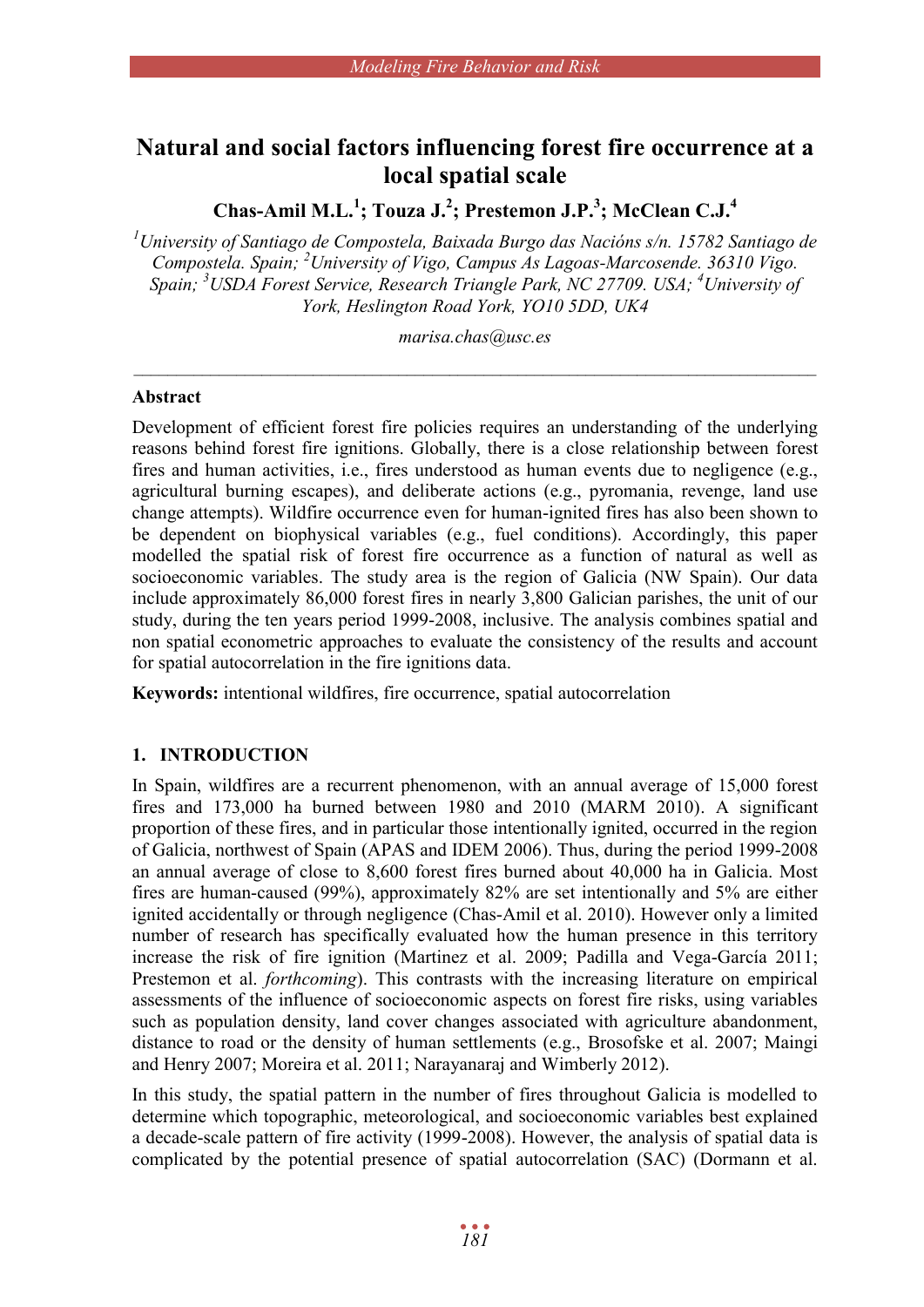2007). SAC occurs when fire data from locations close to each other have more similar values than those farther apart. It may emerge because fire ignitions in a given area are strongly dependent on natural and human factors that are also themselves spatially structured, i.e., values in a given location are strongly influenced by those in their surroundings (Chou 1992). If this SAC still exits in the residuals of an econometric model of spatial data, this may lead to biased coefficients and limit hypothesis testing. We apply non-spatial and spatial models to evaluate the consistency of our results and the effect of spatial autocorrelation on estimated coefficients and inference.

## **2. MATERIALS AND METHODS**

## **2.1. Study area**

Galicia (NW of Spain) comprises a total area of 29,575  $km^2$ , which corresponds to a 6% of the Spanish geographical area. Individual private ownership represents 68% of the forestland, while 30% is under collective private ownership. Forests cover nearly 70% of its territory and approximately 67% of this forestland is wooded. *Pinus pinaster, Eucalyptus globules, Quercus robur,* and *Quercus pyrenaica* are the main tree species.

## **2.2. Materials**

In this work, we studied 1999-2008 wildfire data provided by the General Statistics of Forest Fires compiled by the Spanish Forest Service and the Rural Affairs Department of the Regional Government (Xunta de Galicia). This means a total of 85,784 wildland fires, which burnt 319,651 hectares. Recorded fire ignitions were assembled into a dataset of counts of wildfires for each of the 3,790 Galician parishes. We opted for the parishes as the geographical unit for the analysis because it is the smallest administrative unit that divides the territory. The parishes' mean size is 779 hectares with a standard deviation of 664 hectares.The potential explanatory variables studied in the model specification were based on an extensive literature review and can be divided in three broad types: topographic, meteorological, and socioeconomic. The variable definitions and their sources are summarised in Table 1.

## **2.3. Methods**

We use Moran's Index to evaluate the degree of spatial autocorrelation of the Galician fire data over the studied decade (Moran 1950). Our modelled response variable is wildfire rate defined as the number of fire events per parish divided by the parish area, reported as fires per 100 hectares. Both Negative-binomial regression and OLS estimation were used to model fire ignitions as a function of the socioeconomic and natural covariates. A negative binomial model was chosen because of the overdispersion in the fire data per parish. Following Osgood (2000), we modified the basic Negative Binomial regression so that the analysis focuses on the fire rate per parish rather than counts of fire events. In addition, given the spatial character of fire data, the presence of spatial autocorrelation in the regression is examined using correlogram plots, which measure the similarity of the residuals as a function of geographical distances. A Generalised Least Squares (GLS) estimation, building a correlation structure that captures the fire's spatial patterning, was also applied to evaluate the consistency of estimation parameters and spatial correlation effects. An exponential spatial correlation structure was used, as these fit the variogram of residuals produced when using a simple GLS without a correlation structure (Dormann et al. 2007).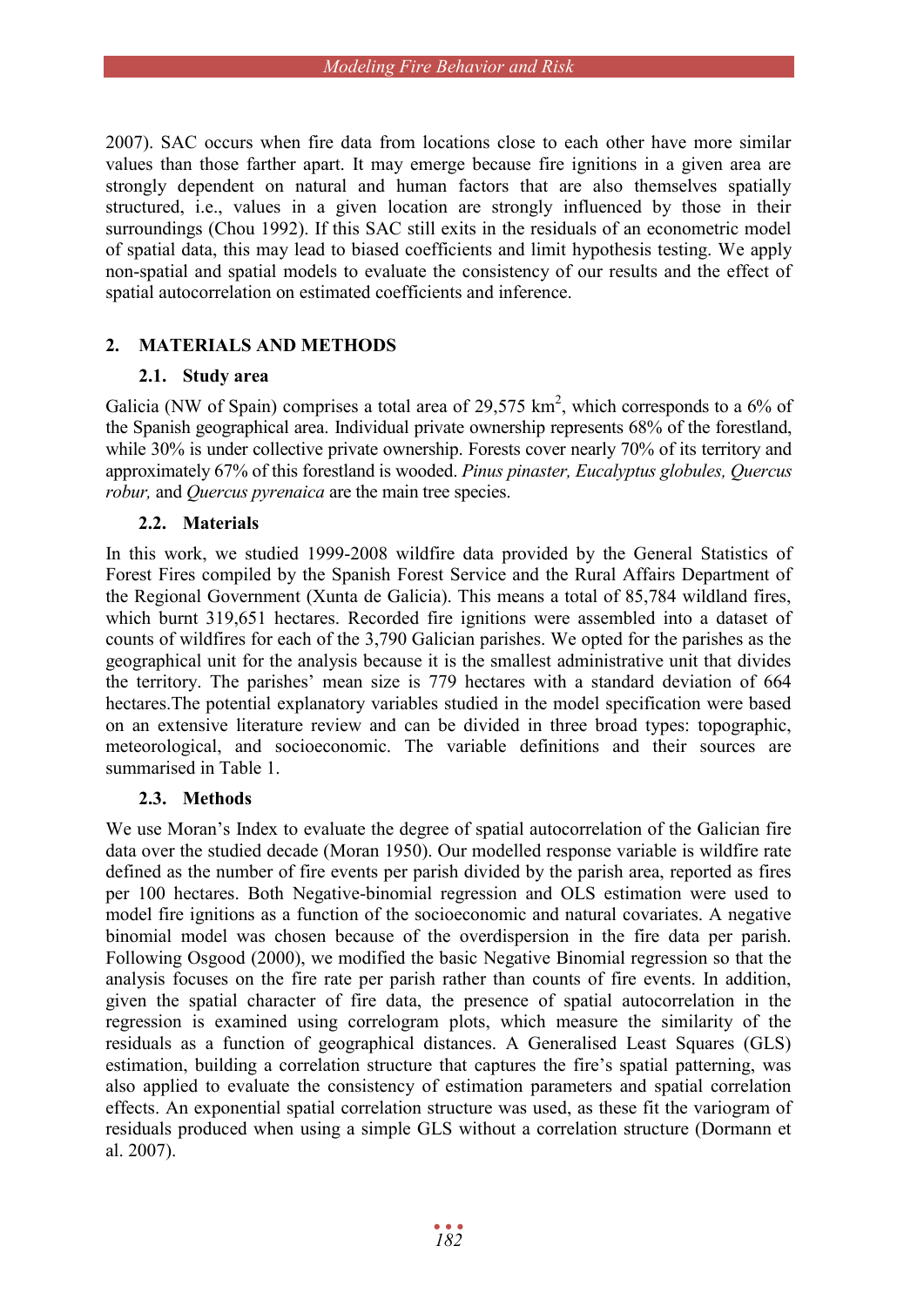| <b>Variables</b>                                                  | Data source                                                                                                               | Description                                                                                                                                                  | <b>Units</b>     |
|-------------------------------------------------------------------|---------------------------------------------------------------------------------------------------------------------------|--------------------------------------------------------------------------------------------------------------------------------------------------------------|------------------|
| Physiography                                                      |                                                                                                                           |                                                                                                                                                              |                  |
| Slope                                                             | 10 m Digital Elevation Model<br>$(1:5,000)$ . SITGA.                                                                      | Mean, minimum, maximum and<br>standard deviation of the parish<br>slope.                                                                                     | $\frac{0}{0}$    |
| Elevation                                                         | 10 m Digital Elevation Model<br>$(1:5,000)$ . SITGA.                                                                      | Mean and range elevation<br>observed in the parish.                                                                                                          |                  |
| <b>Meteorology</b>                                                |                                                                                                                           |                                                                                                                                                              |                  |
| Air temperature                                                   | Digital Climatic Atlas of the<br>Iberian Peninsula- spatial<br>resolution 200 m (Ninyerola et al.<br>2005). Monthly data. | Annual mean, maximum,<br>mininum                                                                                                                             | $\rm ^{o}C$      |
| Precipitation                                                     | Digital Climatic Atlas of the<br>Iberian Peninsula- spatial<br>resolution 200 m (Ninyerola et al.<br>2005). Monthly data. | Annual mean                                                                                                                                                  | 1/m2             |
| Forest use cover                                                  |                                                                                                                           |                                                                                                                                                              |                  |
| Forest area:<br>- Wooded land                                     | Third Spanish Forest Inventory<br>cartography (1:50,000). MARM.                                                           | Land with tree crown cover, or<br>equivalent stocking level of:<br>-higher than 10%                                                                          | ha               |
| - Other wooded land                                               |                                                                                                                           | -lower than 10%                                                                                                                                              |                  |
| Dominant forest                                                   | Third Spanish Forest Inventory                                                                                            | Area                                                                                                                                                         | ha               |
| vegetation: Eucalyptus,<br>Conifers, Other broad-                 | cartography (1:50,000). MARM.                                                                                             |                                                                                                                                                              |                  |
| leaved species<br>Pure monoculture:                               | Third Spanish Forest Inventory                                                                                            | Pure stands were considered                                                                                                                                  | ha               |
| Eucalyptus, Conifers,<br>Other broad-leaved                       | cartography (1:50,000). MARM.                                                                                             | with at least 80% of the area<br>covered by a single species.                                                                                                |                  |
| species<br>Forest plantations                                     | Third Spanish Forest Inventory<br>cartography (1:50,000). MARM.                                                           | Area of planted forest consisting<br>primarily of introduced species.                                                                                        | ha               |
| Forest land tenure:<br>Public, Private,<br>Communal               | Third Spanish Forest Inventory<br>cartography (1:50,000). MARM.                                                           | Area by parish                                                                                                                                               | ha               |
| Protected natural area                                            | Protected natural spaces coverage<br>(1:25,000)<br>Consellería do Medio Rural                                             | Area of protected natural area<br>by parish (dummy variable)                                                                                                 |                  |
| <b>Human</b> factors                                              |                                                                                                                           |                                                                                                                                                              |                  |
| Population density                                                | Nomenclator (INE)                                                                                                         | Mean of parish's population in<br>the period divided by parish<br>area                                                                                       | hab/ha           |
| Road density (paved,<br>path, forest path)<br>Accessibility index | Base Topográfica Nacional<br>$(BTN25)$ $(1: 25,000)$<br>Base Topográfica Nacional<br>$(BTN25)$ $(1:25,000)$               | m of roads included in the<br>parish divided by parish area<br>$S_i = \sum \exp(-\alpha d_{ij})A_i$                                                          | m/m <sup>2</sup> |
|                                                                   |                                                                                                                           | $\Lambda$ is population size in parish $\dot{\Lambda}$ .<br>takes<br>a value<br>of 0.001<br>$\alpha$<br>(average travelling distance is<br>$10 \text{ km}$ ) |                  |

*Table 1. Independent variables for modelling forest fire occurrence at the parish level*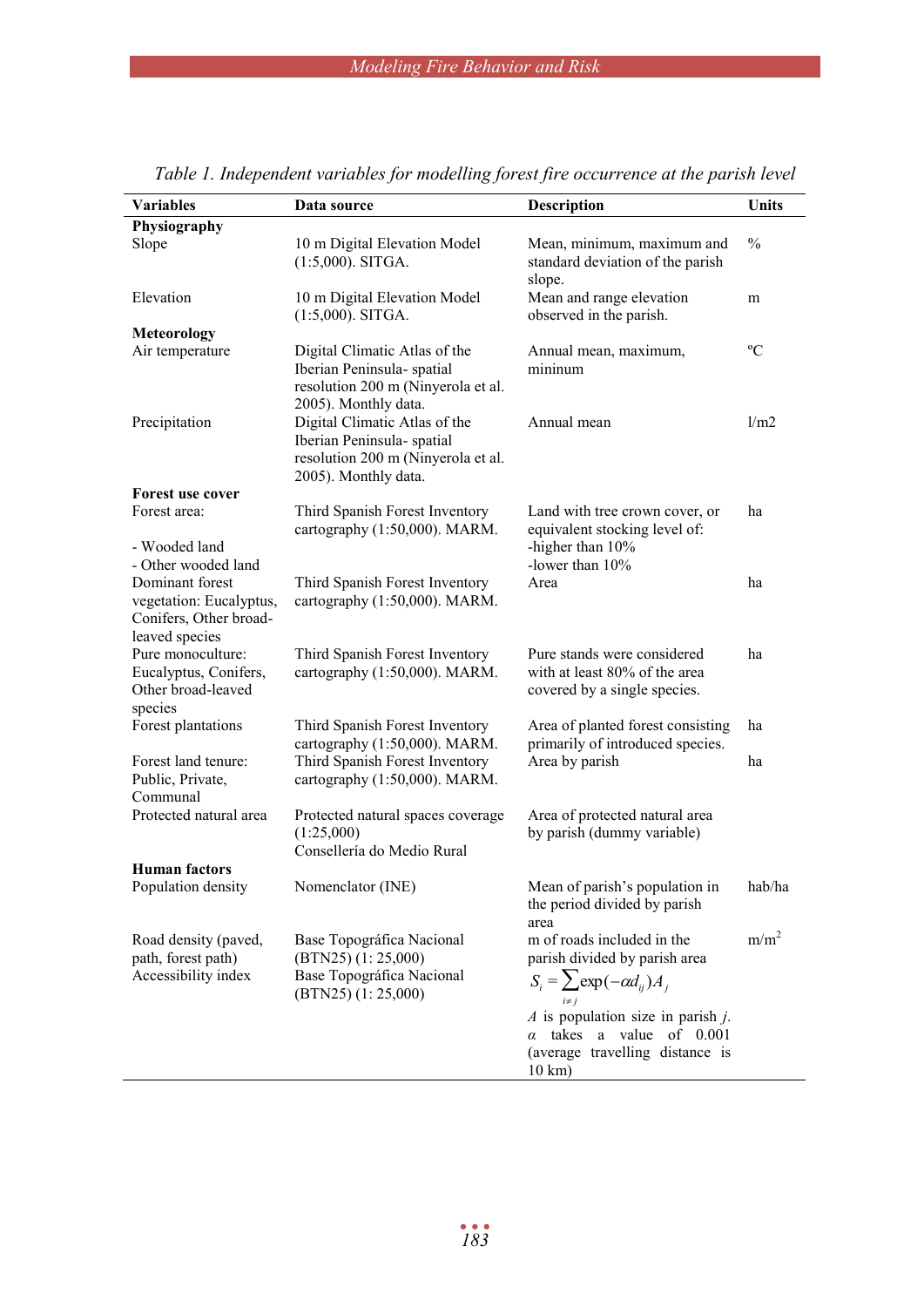#### **3. RESULTS**

The spatial representation of the total number of fires per parish illustrates that wildfires are mainly concentrated on the Atlantic coast and in the South. The global Moran's Index for wildfire occurrence was 0.404, indicating the presence of a statistically significant positive spatial autocorrelation in the parishes' fires (z-score=42.03, p-value: 0.000). OLS, Poisson and GLS estimates show consistent results in terms of the signs of the coefficients (Table 2).

| <b>Explanatory variables</b> | <b>OLS</b>      |              | Negative Binomial |               | Generalized least |              |
|------------------------------|-----------------|--------------|-------------------|---------------|-------------------|--------------|
|                              | $log(rate+0.1)$ |              |                   |               | squares           |              |
|                              | Coef.           | P            | Coef.             | P             | Coef.             | P            |
| intercept                    | $-2.179$        | $0.0000$ *** | $-5.892$          | $0.0000$ ***  | $-1.3433$         | $0.0228*$    |
| In(Pop_density)              | 0.3186          | $0.0000$ *** | 0.3490            | $0.0000$ ***  | 0.2450            | $0.0000$ *** |
| % forestland                 | 1.042           | $0.0000$ *** | 1.013             | $0.0000$ ***  | 0.6326            | $0.0000***$  |
| $ln(\%$ plantation)          | $-0.1034$       | $0.0074$ **  | $-0.1246$         | $0.0000$ ***  | $-0.0625$         | 0.1137       |
| % wooded forest              | $-0.7535$       | $0.0000$ *** | $-0.8943$         | $0.0000$ ***  | $-0.5053$         | $0.0000$ *** |
| DV protected land            | $-0.2015$       | $0.0000***$  | $-0.1736e$        | $0.0000$ ***  | $-0.099$          | $0.0279*$    |
| % Communal forest            | 0.2643          | $0.0005$ *** | 0.2007            | $0.0036**$    | 0.2045            | $0.0209*$    |
| % Eucalyptus                 | $-0.594$        | $0.0000$ *** | $-0.6605$         | $0.0000$ ***  | $-0.194$          | 0.2076       |
| % Conifers                   | $-0.435$        | $0.0001$ *** | $-0.4348$         | $0.0000$ ***  | $-0.1814$         | 0.1809       |
| % Broadleaves Pure           | 0.7280          | $0.0000$ *** | 1.013             | $0.0000$ ***  | 0.311             | 0.0729       |
| Mean temp summer             | 0.1249          | $0.0000$ *** | 0.1511            | $0.0000$ ***  | 0.1135            | $0.002**$    |
| Mean precip summer           | $-0.0118$       | $0.0000***$  | $-0.01267$        | $0.0000$ ***  | $-0.0126$         | $0.0004***$  |
| Slope mean                   | $-0.0077$       | $0.0016**$   | $-0.0064$         | $0.0045**$    | -0.0069           | $0.026*$     |
| Paved density                | 149.5           | $0.0000$ *** | 153.7             | $0.0000$ ***  | 100.82            | $0.0000$ *** |
| Path_density                 | 147.3           | $0.0000***$  | 126.9             | $0.0000***$   | 93.42             | $0.0000$ *** |
| Forest path density          | 25.20           | 0.1507       | 51.71             | $0.0013**$    | 14.96             | 0.423        |
| Access                       | 6.1e-07         | $0.0000$ *** | 4.2e-07           | $0.0000$ ***  | 0.00000           | $0.0000$ *** |
| Ln(area_parish)              | 0.0844          | $0.0034**$   |                   |               |                   |              |
| $R^2$                        | 0.3             |              | $-2LL$            | 28994         |                   |              |
|                              |                 |              | Residual          | 4237          |                   |              |
|                              |                 |              | deviance          | $(1.037e-07)$ |                   |              |

*Table 2. Model estimation results.*

The variables explored have a significant effect on forest fire events in both the OLS and negative binomial models, except for forest path density. In addition, the regression coefficients for population density, percentage of forestland, and communal private forestlands were always positive and significant for all models. This means that, as expected, the higher the population pressure and the greater the share of forestland with respect other land uses in the parish, the greater the probability of fire occurrence. A negative relation is shown, however, with the percent of forest plantations and the percentage of forest area that is wooded. This result indicates that sparsely wooded landscapes are at lower risk of fire, while less densely wood landscapes are at greater risk, ceteris paribus. The high percentage of eucalyptus and conifers on forestry plantations may explain the negative effect of these two tree species on fire risk. Density of rural paved roads and paths as well as a higher accessibility index increase the probability of fire ignitions. We have also found that OLS and the negative binomial models do not completely explain the fire distribution, as they do not take into account the spatial structure of the dependent variable. Figure 1 shows that the negative binomial model's residuals display spatial autocorrelation up to 30 km.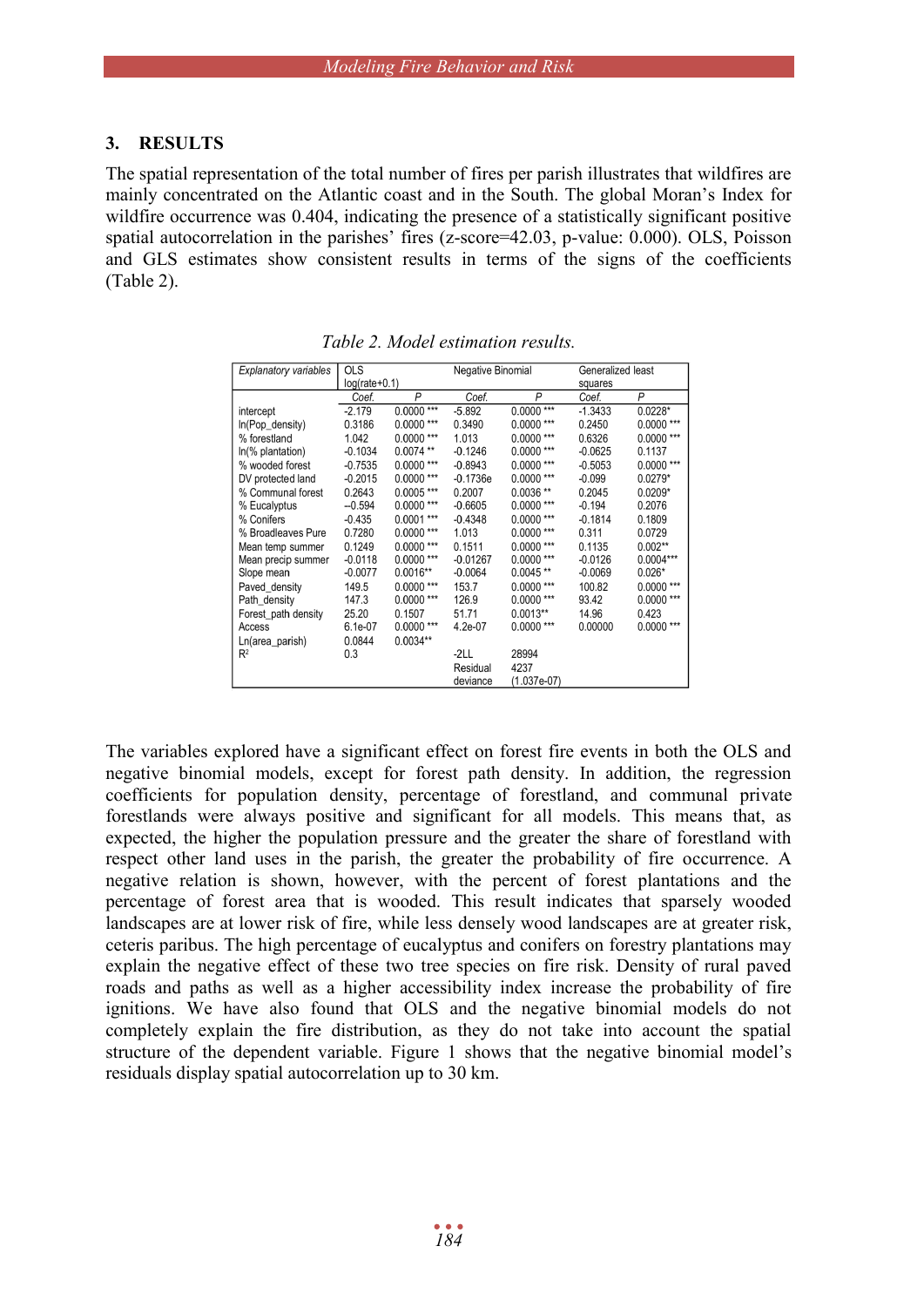

*Figure 1. Correlogram plot and spatial representation of residuals from the estimated negative binomial model. Negative residuals (overpredictions) are represented as blue, positive residuals (underpredictions) as red.*

### **4. CONCLUSIONS**

Our models have identified variables that have significant relationships and signs to explain where forest fires are ignited in Galicia. Higher population pressure, communal ownership, and higher road and path accessibility to the forest increase the probability of fire, while increasing the productivity of forestlands through forest plantations decreases this probability. This econometric analysis, however, has so far failed to shed full light on the strong spatial pattern in the fire occurrence pattern, with significant clusters of fire events in the Atlantic coast and in the South of the region. The question remaining is how the number of fires reported at one location encourages/discourages occurrences at other nearby locations. Given the high proportion of deliberate fires in this region, this may be attributable to serial or copycat fire setting, with a relatively few individuals responsible for multiple fires over long time spans. It may also be related to the omission from our models of key covariates, still to be identified, whose spatial distributions closely align with the residual spatial patterns observed in our models.

#### **5. ACKNOWNLEDGMENTS**

This research was funded in part by Consellería de Economía e Industria-Xunta de Galicia (Project 09SEC011201PR). The Spanish Forest Service and Consellería do Medio Rural (Xunta de Galicia) provide the forest fire database.

#### **6. REFERENCES**

APAS (Asociación para la Promoción de Actividades Socioculturales) and IDEM (Instituto de Estudios del Medio), 2006. *Estado del conocimiento sobre las causas de los incendios forestales en España*. 50 p.